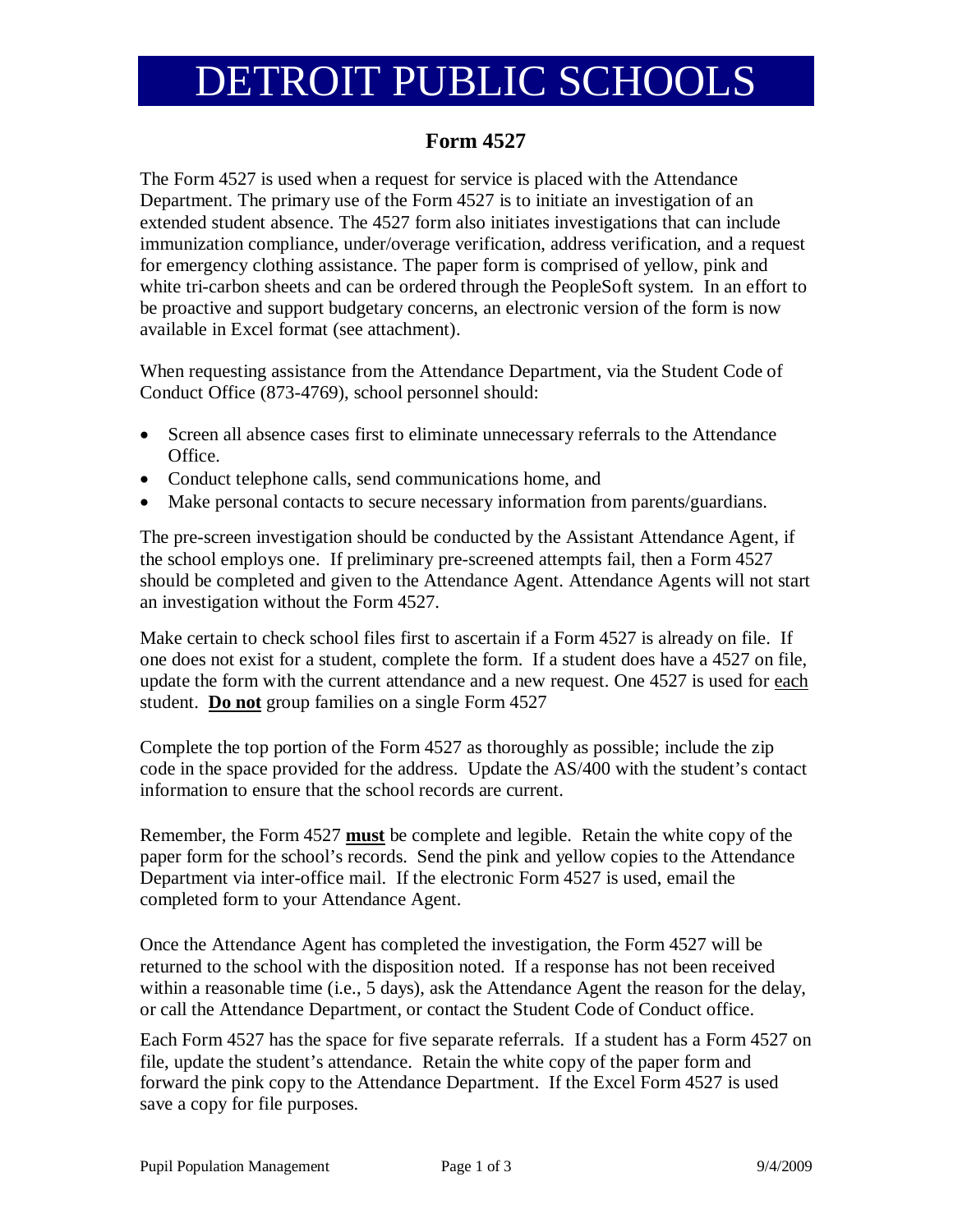It is recommended that one, or two, people within the school are designated to complete and maintain the Form 4527s; and be the primary contact for the Attendance Agents.

The signature line on the request form should contain the name of the person who initiated the request. The person who completes the 4527 should sign the form as well.

When the Form 4527 is returned (i.e., after the investigation), the school is responsible for updating the student information in the AS/400 timely.



### **Attendance Grid Completion Guidelines**

- 1. The Attendance Grid on the Form 4527 has no dates or months. This allows the form to be generic and usable year after year. The slash marks represent half days. The electronic Form 4527 is date defined.
- 2. In the example above, Month 1 relates to the first month of a new school year when students are enrolled. For the 2009-2010 school year, the first month is September.
- 3. Monday, September  $7<sup>th</sup>$ , or Labor Day, should be blocked out as a day school is not in session.
- 4. All holidays, and other time off, should be accounted for on the grid, as shaded spaces.
- 5. For the 2009-2010 school year, the Tuesday with an \* in the box represents September  $8<sup>th</sup>$ , the first day students attended school, and therefore the first day attendance can be recorded.
- 6. To complete the grid, if school is not in session, shade the box (as shown). If the student has an Absence, mark the box with an "A". For Tardy, use "T", and if the student has been suspended, use "SP".
- 7. If a student enrolls after the first day of school, place an "E" (for Entered), into the grid showing the first day that student officially attended school.
- 8. Record all absences. As mentioned in #1, the electronic Form 4527 is pre-coded.
- 9. Each row should be totaled and the number of absences should be placed in the space provided at the end of each row, and the Grand Total should be placed at